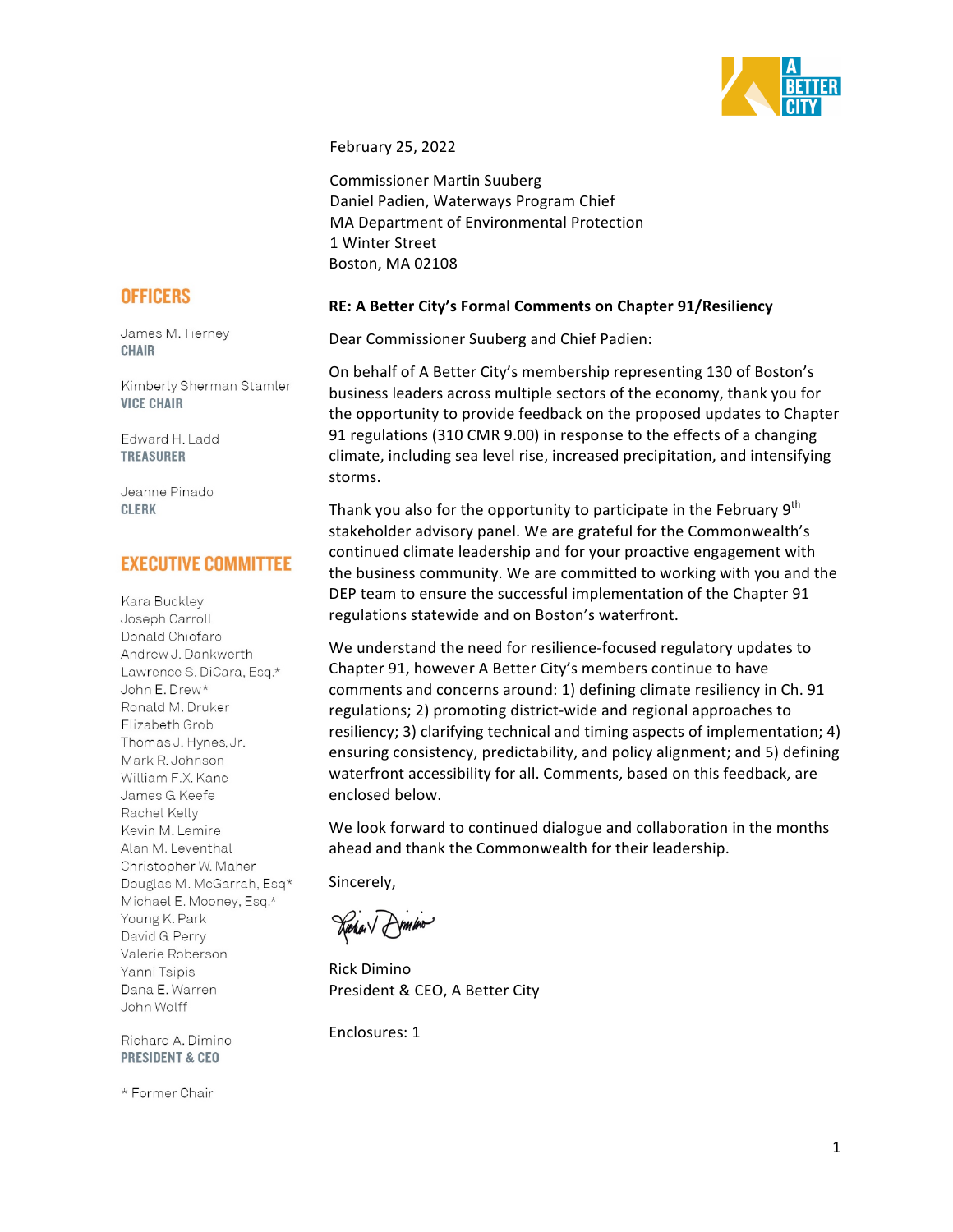

# **ATTACHMENT A: DETAILED FORMAL COMMENTS ON ANTICIPATED UPDATES TO CHAPTER 91 CONCERNING CLIMATE RESILIENCY**

A Better City strongly supports the Commonwealth's leadership in promoting science-based policies that help to keep our waterfronts and their communities resilient and safe in the face of climate change. As the Commonwealth continues to develop and implement the policies needed to achieve this goal, we recognize and appreciate its continued engagement with the business community.

Many of A Better City's members are property owners or developers on the Boston waterfront and are familiar with the current implications of Chapter 91 regulations. We look forward to ongoing collaboration with the DEP team on Chapter 91 (Ch. 91) updates and include a series of comments and recommendations for your consideration below.

# **1. DEFINING CLIMATE RESILIENCY IN CH. 91 REGULATIONS**

A Better City recommends including a comprehensive definition of climate resiliency in Ch. 91 regulations that incorporates the impacts of extreme heat and extreme precipitation as well as sea level rise and coastal flooding, which will all be detrimental to the waterfont and watersheet. Including a more comprehensive definition of climate resiliency in the Ch. 91 process would also be consistent with other definitions of climate resiliency in existing city- and state-level climate policy and regulatory processes.

# *Recommendation: A Better City recommends including a comprehensive definition of climate*  resiliency in Ch. 91 regulations that incorporates extreme heat and extreme precipitation.

# **2. PROMOTING DISTRICT-WIDE AND REGIONAL APPROACHES TO RESILIENCY**

## **A. District-Wide Vulnerability Analyses**

When considering how to incorporate climate resiliency into Ch. 91, ABC supports district-wide vulnerability analyses and approaches to resiliency. This will help to enable climate resilient infrastructure implementation and financing, like the suggestions made in Climate Ready Boston.

## **B. Leveraging Existing License Fees at a District-Scale**

A Better City members suggest exploring opportunities for leveraging existing license fees to fund resiliency measures at a district-scale that would help to protect the Commonwealth's waterfront and its surrounding communities. While we do not recommend increasing license fees, ABC suggests looking into existing license fees as a possible financing mechanism for district-scale and regional resilient climate infrastructure solutions, if possible.

## **C. Regional Approaches to Resiliency Governance and Implementation**

A Better City recommends DEP consider district-wide and regional approaches to resiliency as they relate to the Commonwealth's waterfront, and to coordinate resilient infrastructure needs across local, state, and federal regulatory agencies with jurisdiction in land subject to Ch. 91 regulations. Pursuing a district-scale and regional approach to resiliency could also help DEP consider how to better enforce standards required by the regulations.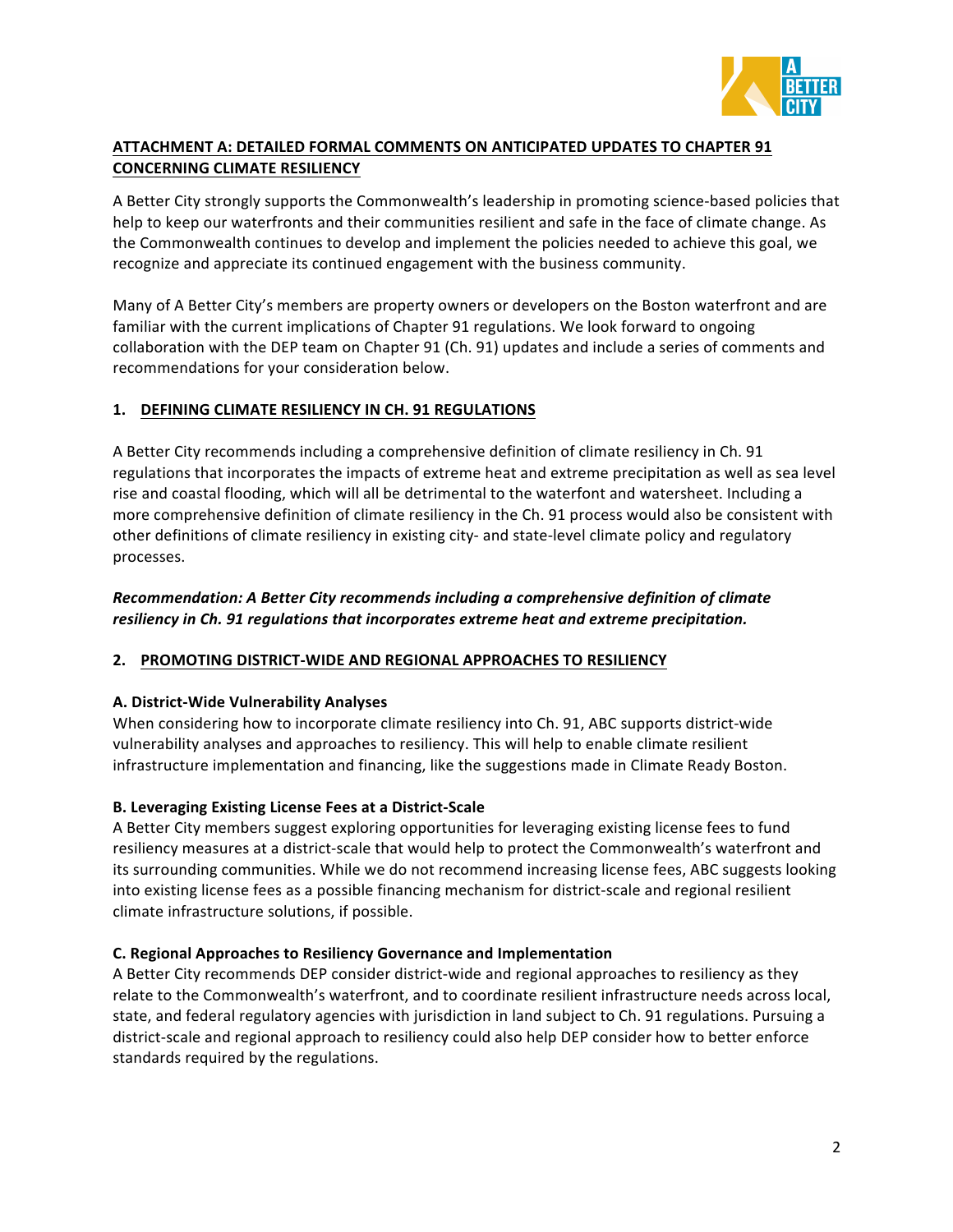

*Recommendation: A Better City recommends promoting district-wide approaches to vulnerability analyses, and suggests considering the regional governance, financing, and implementation of climate resilient infrastructure solutions along the waterfront.* 

# **3. CLARIFYING TECHNICAL AND TIMING ASPECTS OF IMPLEMENTATION**

# **A. Long-term Licenses, License Renewals and Terms, and Operations Management Organizations**

A Better City understands and supports the need to incorporate sea level rise projections and bestavailable science into long-term licenses of 30 or more years. While we agree with the need for flexible implementation to respond to updates in sea level rise projections over time, it was reassuring that DEP shared in a recent stakeholder advisory panel on February  $9<sup>th</sup>$  that there is no intent to overturn the issuance of extended term licenses within Ch. 91. A Better City believes that long-term license options are vital for the financing of private development and economic investment in the Commonwealth's waterfront.

As DEP considers updates to Ch. 91 regulations, we recommend providing enough regulatory flexibility to adapt to changing environmental and development market conditions that can lead to innovative resilient waterfront outcomes. We also recommend matching the length of license terms to the reasonable lifespan of built assets to provide more certainty for license holders and their investors, banks, insurance companies, and other stakeholders.

To help facilitate the flexible implementation of long-term licenses over time, we recommend exploring the role of operations management organizations to help address updates to sea level rise projections and their implications on projects with long-term licenses, as an alternative to full license renewal. We also recommend DEP consider how maintenance and operations issues should be addressed in licenses and/or license renewals.

## **B. Building Height and Elevation**

A Better City supports the effort to continue to allow for additional building height and elevation to help accommodate rentable square footage lost due to the climate resilient re-location of building equipment that is susceptible to flooding. This action may be appropriately considered under minor modifications within Ch. 91 regulations.

#### **C. Implementing Resilient Infrastructure Solutions**

As DEP implements resilient infrastructure solutions along the waterfront, A Better City suggests that DEP and EEA be more proactive to help expedite localized and district-scale resilient infrastructure solutions, and to explore opportunities that relate to a resilient water's edge within Ch. 91's regulatory purview. We support the consideration of resilient infrastructure solutions that extend land or sea walls into the watersheet as needed, if other solutions are not determined to be effective, in coordination with the regulatory processes and standards of other city, state, and federal agencies impacting the waterfront. A Better City recommends that the regulatory framework for Ch. 91 consider how to expedite localized and district-scale resiliency intervention done by both the private and public sector, given that many of the suggestions for resilient waterfront solutions require fill, sea walls, and other resilient physical infrastructure components in the watersheet that are currently not allowed under existing regulations.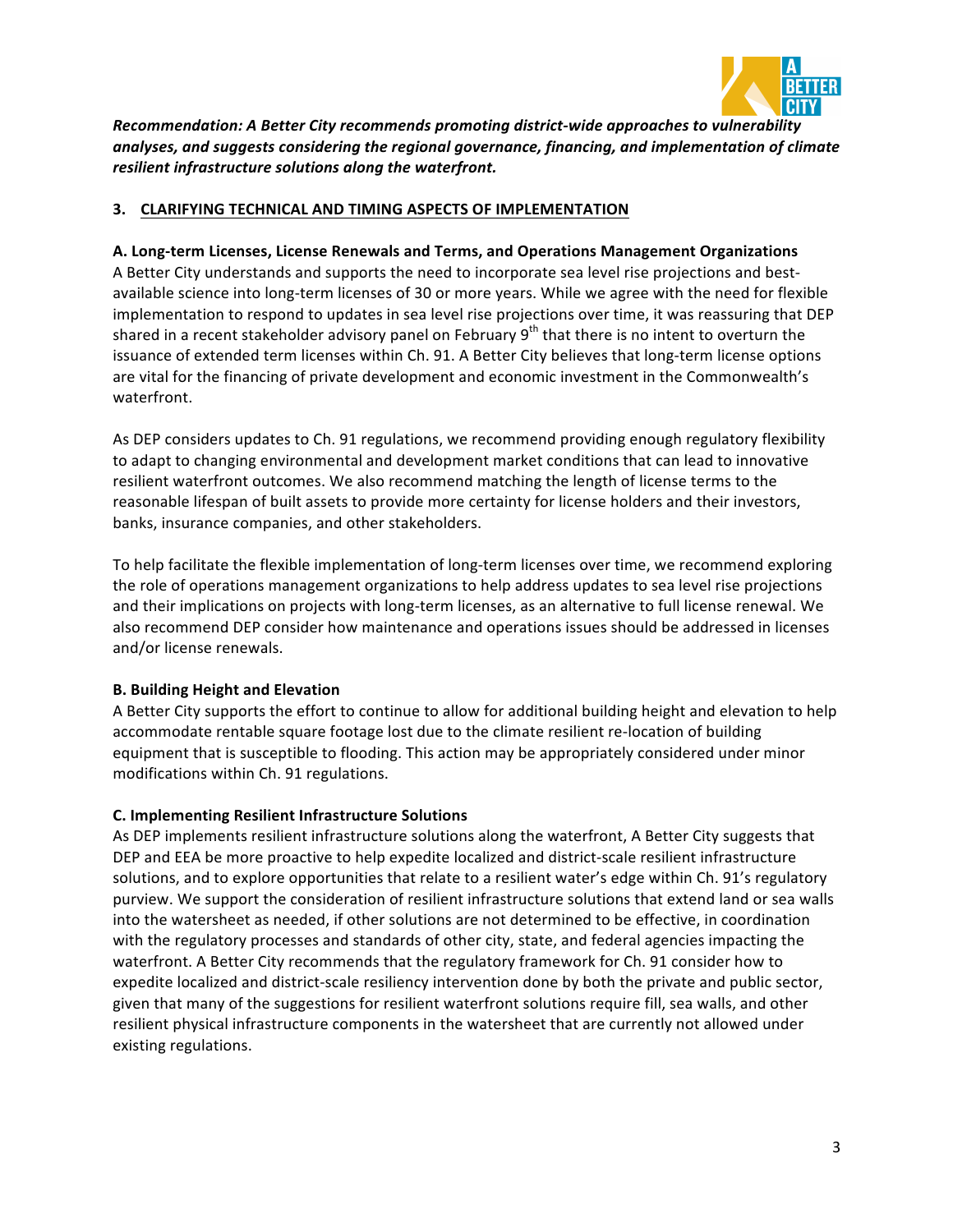

*Recommendation: A Better City recommends that long-term licenses are continually provided in the Ch. 91 regulatory process. We suggest that DEP explore the role of operations management*  organizations to help implement changes in waterfront resiliency needs in long-term licenses, and to *consider how maintenance and operations should be addressed in licenses and/or license renewals.* We also recommend that DEP expedite localized and district-scale resilient infrastructure solutions along the water's edge, and ensure that regulatory language does not preclude the development of *resilient infrastructure solutions.*

# **4. ENSURING CONSISTENCY, PREDICTABILITY, AND POLICY ALIGNMENT**

## **A. Ensure Regulatory Consistency and Predictable Policy Across Jurisdictions**

As DEP implements Ch. 91 regulatory updates, A Better City recommends aligning such updates with existing parallel policies within the Commonwealth to ensure more effective policy implementation, as well as predictability and consistency for the developer community. The need for regulatory certainty and consistency will be ever more crucial as we seek to revitalize the waterfront in COVID-19 pandemic recovery efforts, and will help to protect Boston's economic vitality and global competitiveness as developers seek to invest in the City and Commonwealth.

## **B. Align Sea Level Rise and Flood Projections with Parallel Resiliency Policies Impacting the Waterfront**

A Better City agrees with DEP's interest in updating sea level rise projections in Ch. 91 to reflect the best-available science, and would recommend providing more clarity on which sea level rise projections will be used, how often they will be updated, and the implications of these updates on Ch. 91 regulations. A key priority for alignment with parallel policy processes is a need for consistency across coastal flood projection maps and flood inundation data, to ensure that climate resilient solutions along the waterfront are coordinated and operating using the best-available science. A Better City recommends Ch. 91 align climate resiliency efforts and flood projections with Land Subject to Coastal Storm Flowage (LSCSF) regulated by the Boston Wetlands Ordinance, referenced in phase II of the regulations recently passed by the Conservation Commission, as well as with the Coastal Flood Resilience Overlay District, overseen by the Boston Planning and Development Agency. For extreme precipitation projections, we also recommend coordinating with the Boston Water and Sewer Commission on their flood inundation map data projections.

## **C. Consider How Ch. 91 Regulations Enable or Preclude Waterfront Resilient Infrastructure**

A Better City suggests that DEP consider to what extent do Ch. 91 regulations enable or preclude building the climate resilient infrastructure solutions suggested within Climate Ready Boston. As mentioned previously, our members have raised concerns around possible need for seawall construction and maintenance, the use of fill, and incorporating a district-scale approach to a resilient waterfront – many climate resilient solutions would not be allowed under current regulations.

*Recommendation:* A Better City recommends providing more clarity on which sea level rise projections will be used in Ch. 91 resiliency implementation, how often they will be updated, and the implications of such updates on Ch. 91 regulations. We also recommend coordinating updates to Ch. 91 resiliency with climate resiliency components of the Boston Wetlands Ordinance, the Coastal Flood Resiliency *Overlay District, and Climate Ready Boston, and considering the need to update Ch. 91 regulatory language to allow for climate resilient infrastructure along the water's edge. Consistency, coordination, and alignment with local government agencies, as well as with parallel policy and*  regulatory processes, will be vital for effective implementation.